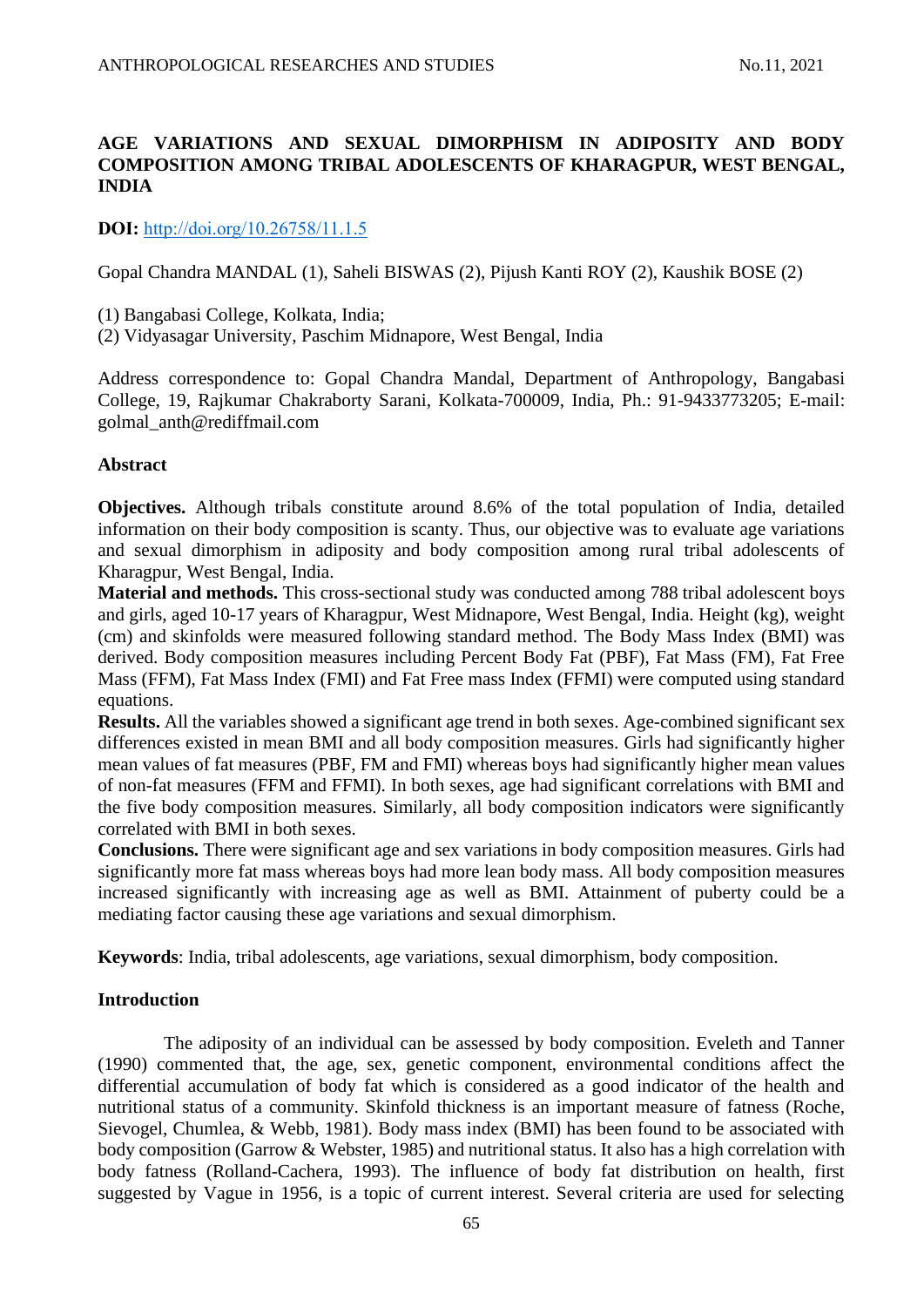probable measures for nutritional studies. Skinfold thickness measures subcutaneous or "low-risk" fat and is thus better for measuring body composition, while BMI is good for assessing the relationship between internal fat and risk factors (Rolland-Cachera, 1993). Skinfold thickness has been measured to estimate total body fat (TBF) and provide a fair assessment of the fat location. Nearly all of the fat in the body lies beneath the skin, so thickness of subcutaneous fat reflects body fat (Orphanidou, 1994). As the subcutaneous fat serves as a reservoir of energy during nutritional deprivation, lower BF indicates a lower energy intake by children. The role of environment in the development of adiposity is also evidenced in USA (Troiano, Flegal, Kuczmarski, Campbell, & John, 1995) and some developing countries (Martorell, Kettel Khan, Hughes, & Grummer-Strawn, 2000). In very poor countries, such as those in Sub-Saharan Africa and South Asia, obesity among women was greatly concentrated in an urban environment and among better educated women, whereas in more developed regions, obesity levels were more equally distributed in the general population. The distribution of BMI and subcutaneous fat in children of different ethnic origins - African or Indian subcontinent descent living in Trinidad and Tobago, was studied by Gulliford, Mahabir, Rocke and Chinn (2001). A study among young people of Romania by Rada (2017) pointed out that although sedentary life was high among girls, boys showed higher rates of overweight and obesity and opined that it may be due to the diet practices among girls.

According to Must and Anderson (2006), although BMI is frequently used to evaluate obesity among children, it has its limitations like, there is no possibility to differentiate obesity due to fat mass (FM) from that due to excess lean body mass. It is important to assess body composition continuously and accurately during infancy which will help to evaluate the weight gained overtime. Furthermore, it also provides useful information on nutritional requirements, the efficacy of diet and medical interventions, and the influence of chronic diseases (Olhager & Forsum, 2003). The global prevalence of overweight and obesity among children increased from 4.2 % in 1990 to 6.7 % in 2010 and is expected to reach 9.1 % by 2020 (de Onis, Blössner, & Borghi, 2010). The major patterns of fat distribution develop in childhood and adolescence in both sexes. Males develop more trunk fat than females, and this development is more clearly established after puberty (Bray  $\&$  Bouchard, 1988). Children and adolescents with a high BMI also tend to have a high level of body fatness, but because BMI is based only on weight and height, it can be an inaccurate indicator of body fatness, particularly among those who have normal or relatively low levels of body fatness (Bray, DeLany, Volaufova, Harsha, & Champagne, 2002). Many authors pointed out that relation of BMI to body fatness differs based on race-ethnicity groups (Deurenberg, Deurenberg-Yap, Foo, Schmidt, & Wang, 2003; Freedman et al., 2008). Asians generally have more body fat and blacks have less body fat than white Caucasians. Although, Ulijaszek and Kerr (1999) commented about the technical error of measurements related with skinfold thicknesses, these are being widely used among children and adolescents as they provide a more direct and accurate estimate of body fatness than BMI (Laurson, Eisenmann, & Welk, 2011; Leitao, Rodrigues, Neves, & Carvalh, 2011; Going et al., 2011). Furthermore, many authors are of opinion that, there is stronger association of body fatness with skinfold thicknesses than with BMI (Bray et al., 2002; Sardinha, Going, Teixeira, & Lohman, 1999; Steinberger et al., 2005; Freedman et al., 2007). In a study among children and adolescents aged 7 – 15 years from Vojvodina, North Serbia, it was reported that percent of skeletal muscle mass (% SMM) increased with age in both sexes and was significantly influenced by gender, age and physical activity, cumulatively and partially (Pavlica & Rakic, 2019). The role of physical activity in body composition had also been investigated in another study (Nikolova, Mladenova, Boyadzhiev, & Paskaleva, 2019) among 7-17 years aged children and adolescents from Plovdiv, Bulgaria. The authors had observed that the increase in percentage body fat and values of the fat mass index and the decrease in frame index were entirely or partially caused by reduced physical activity. Albu and Rada (2014) had studied in detail the dynamics of anthropological markers among Romanian teenagers between 1978- 1999. They had found significant changes in anthropometry and body composition in this time span.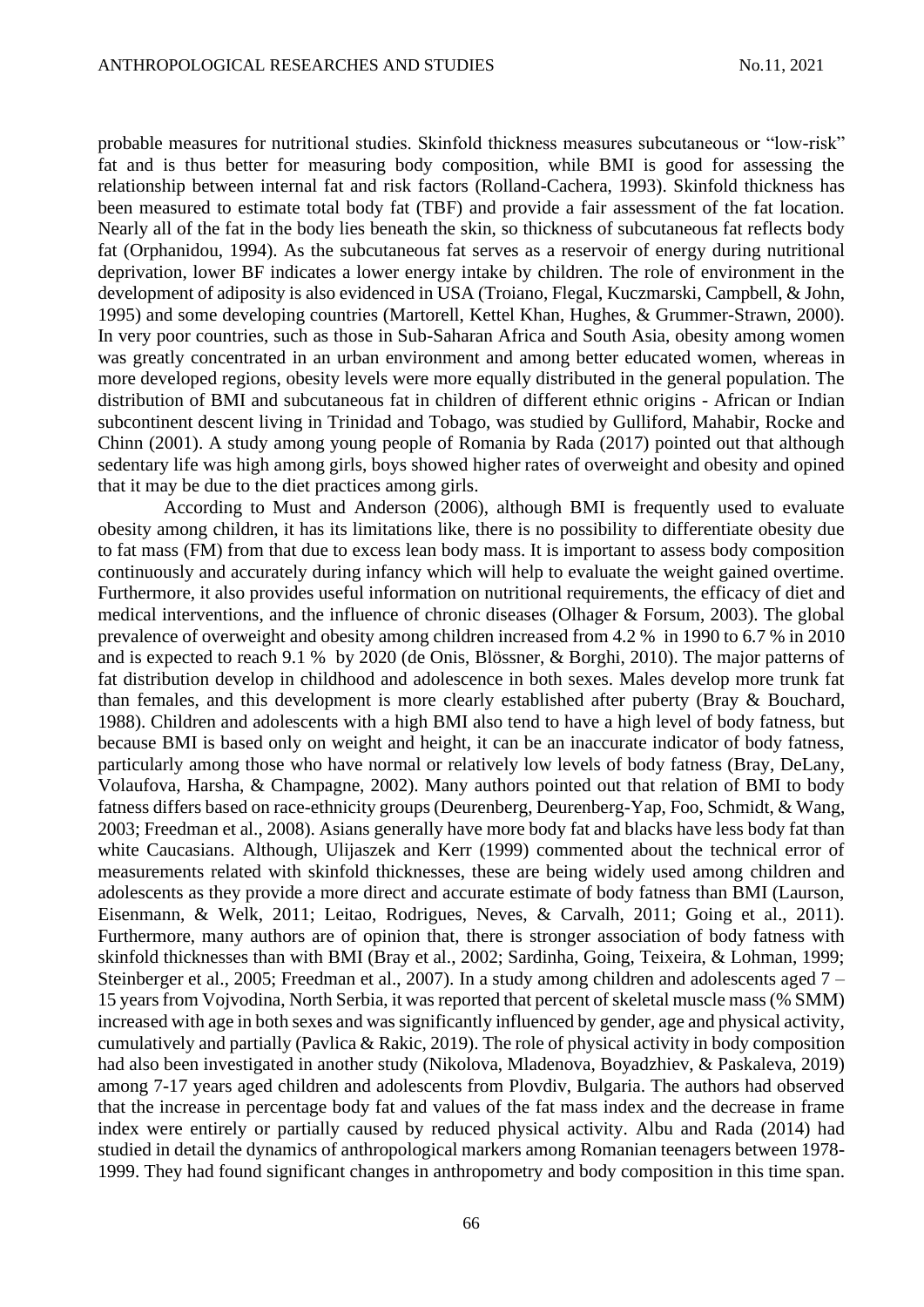Adolescence is one of the four known sensitive periods in life for the development of obesity, the other three being intrauterine life, infancy and ages 5-7 years (Monyeki, van Lenthe, & Steyn, 1999). It begins with pubescence, the earliest signs of emergence of secondary sexual characters and continues up to the morphological and physiological maturation to the adult status (WHO, 1995). Unique changes that occur in an individual during this period are accompanied by progressive achievement of biological maturity (Tanner, 1962). This period is very crucial since these are the formative years in the life of an individual when major physical, psychological and behavioural changes take place (Patil, Wasnik, & Wadke, 2009).

There are several socially disadvantaged communities in India, among which tribal populations are the most deprived ones. Although, tribals constitute around 8.6% of the total population of India, detailed information on their body composition is scanty (Khadilkar & Khadilkar, 2019). In this context, we have tried to investigate age variations and sexual dimorphism of body composition of the tribals of a particular area of Eastern India.

In this context, our objective was to evaluate age variations and sexual dimorphism in adiposity and body composition among rural tribal adolescents of Kharagpur, West Bengal, India.

### **Material and methods**

*Area under study.* The present cross-sectional study was conducted in Higher Secondary Schools of 10 villages (Changual, Gangarampur, Benapur, Balarampur, Sankoa, Gopinathpur, Chakmakrampur, Mawa, Amlatoria, Chakturia) of Kharagpur Community Development Block II, West Midnapore, West Bengal, India which are situatedaround10 km from Midnapore town, the district head quarter. A total of 25.6% of the total population of the Block is constituted by tribal groups.

*The participants.* Measurements as well as other information were collected from 788 tribal adolescents (370 boys; 418 girls), aged 10-17 years. The students who were present in class were randomly selected. Various tribal communities like Santhal, Bhumij, Munda, Mahali, Sabar live in these villages. The living amenities were more or less same for all the groups. Hence, we considered them as a single homogenous population termed 'tribal group'. Age of the participants was calculated from the Date of Birth recorded in the school registration books. Adolescents of non-tribal communities were excluded from this study. Table 1 represents the age and sex wise distribution of the participants.

#### **Table 1**

| Sex         | Age in years |    |     |     |    |    | Total |    |     |
|-------------|--------------|----|-----|-----|----|----|-------|----|-----|
|             |              |    |     |     | 14 |    | 16    |    |     |
| <b>Boys</b> | 55           |    | 54  | 52  | 43 | 39 | 45    | 40 | 370 |
| Girls       | 40           | 48 | 64  | 58  | 50 | 57 | 52    | 49 | 418 |
| Total       | 95           | 90 | 118 | 110 | 93 | 96 | 97    | 89 | 788 |

*Distribution of the participants by age and sex*

*Anthropometric variables.* Height (kg), weight (cm), triceps skinfold (TRSF, mm) and subscapular skinfold (SSSF, mm) were measured following standard methods (Lohman, Roche, & Martorell, 1988) by the second and third (SB and PKR) authors. Skinfold measurements were used to measure BF (%) from which fat mass (FM, kg) and fat-free mass (FFM, kg) were calculated. Triceps (TRSF, mm) and subscapular (SSSF, mm) skinfold thicknesses were measured to the nearest 0.1mm using Holtain skinfold caliper. The following measures were derived: BMI, Percent Body Fat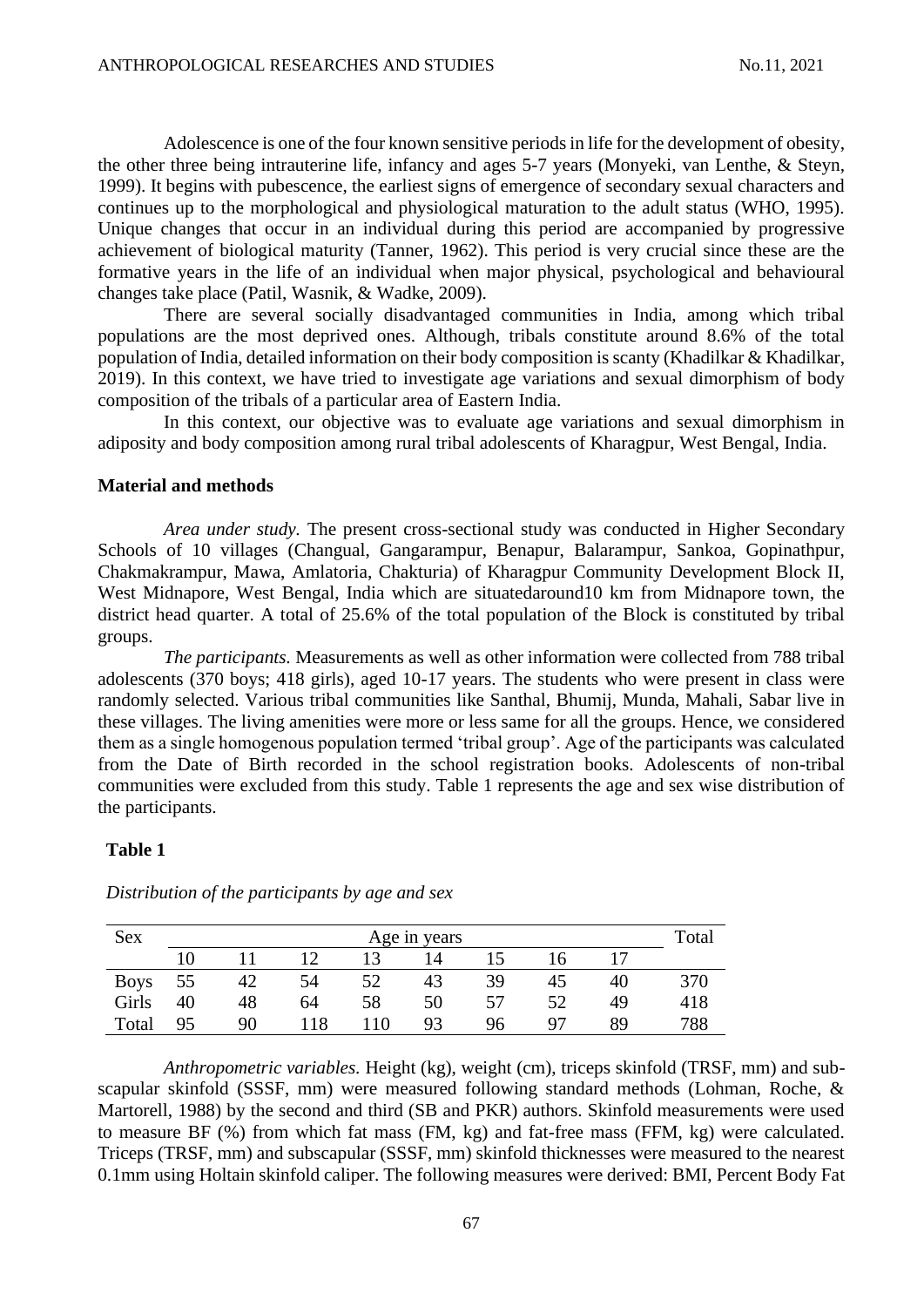(PBF), Fat Mass (FM), Fat Free Mass (FFM), Fat Mass Index (FMI) and Fat Free Mass Index (FFMI).The equations used are presented in Table 2.

#### **Table 2**

*BMI and body composition variables*

| Variables         | Formulae                                                  | Reference                |
|-------------------|-----------------------------------------------------------|--------------------------|
| BMI               | Weight $(kg)/Height(m)^2$                                 | WHO, 1995                |
| PBF (Boys)        | 1.21 (TRSF+SSSF) -0.008 (TRSF+SSSF) <sup>2</sup> -1.7     | Slaughter et al., 1988   |
| PBF (Girls)       | 1.33 (TRSF+ SSSF) -0.013 (TRSF+SSSF) <sup>2</sup> -2.5    |                          |
| $FM$ (kg)         | Body Weight (kg) x[PBF/100]                               |                          |
| $FFM$ (kg)        | Weight $(kg)$ – Fat Mass $(kg)$                           | Itallie,<br>Yang,<br>Van |
| FMI (kg / $m2$ )  | FM (kg) /Height <sup>2</sup> (m <sup>2</sup> )            | Heymsfield, Funk, &      |
| FFMI (kg / $m2$ ) | Fat Free Mass (kg)/ Height <sup>2</sup> (m <sup>2</sup> ) | Boileau, 1990            |

The technical error of measurements (TEM) was calculated for height and weight and they were found to be within reference values as given by Ulijaszek and Kerr (1999). Thus, TEM were not incorporated in any analyses.

*Statistical analyses.* Students't-test and ANOVA were performed to study sexual dimorphism and age variations, respectively. Pearson's correlation coefficient (r) analyses was undertaken to study the association between the continuous variables. All statistical analyses were performed using statistical package for social sciences (SPSS, version 16.0).

*Ethical approval.* Ethical approval was obtained from Department of Anthropology, Vidyasagar University. Permission for conducting this study was also obtained from each school authority. Moreover, informed verbal consent was obtained from each participant.

## **Results**

In case of PBF, among boys the mean values didn't show gradual increase with age. However, there was the gradual increase among girls and these values were much higher at all ages than in boys (Figure 1). Although the sex differences were significant in most of the cases (except at few ages) for FM, FFM, FMI and FFMI, both sexes showed an increasing trend with age. In case of FM the mean values were higher among girls in all age groups, whereas, FFM displayed a reverse trend (Figure 2). When age combined overall means were taken into account, except height, FFM and FFMI, all other variables showed higher means among girls. All the variables showed significant sexual dimorphism in each of the age groups but it was different in BMI, where it was significant in case of only 14 and 15 years of age.

Figure 1 shows that there was a gradual increase of PBF among girls and these values were much higher at all ages.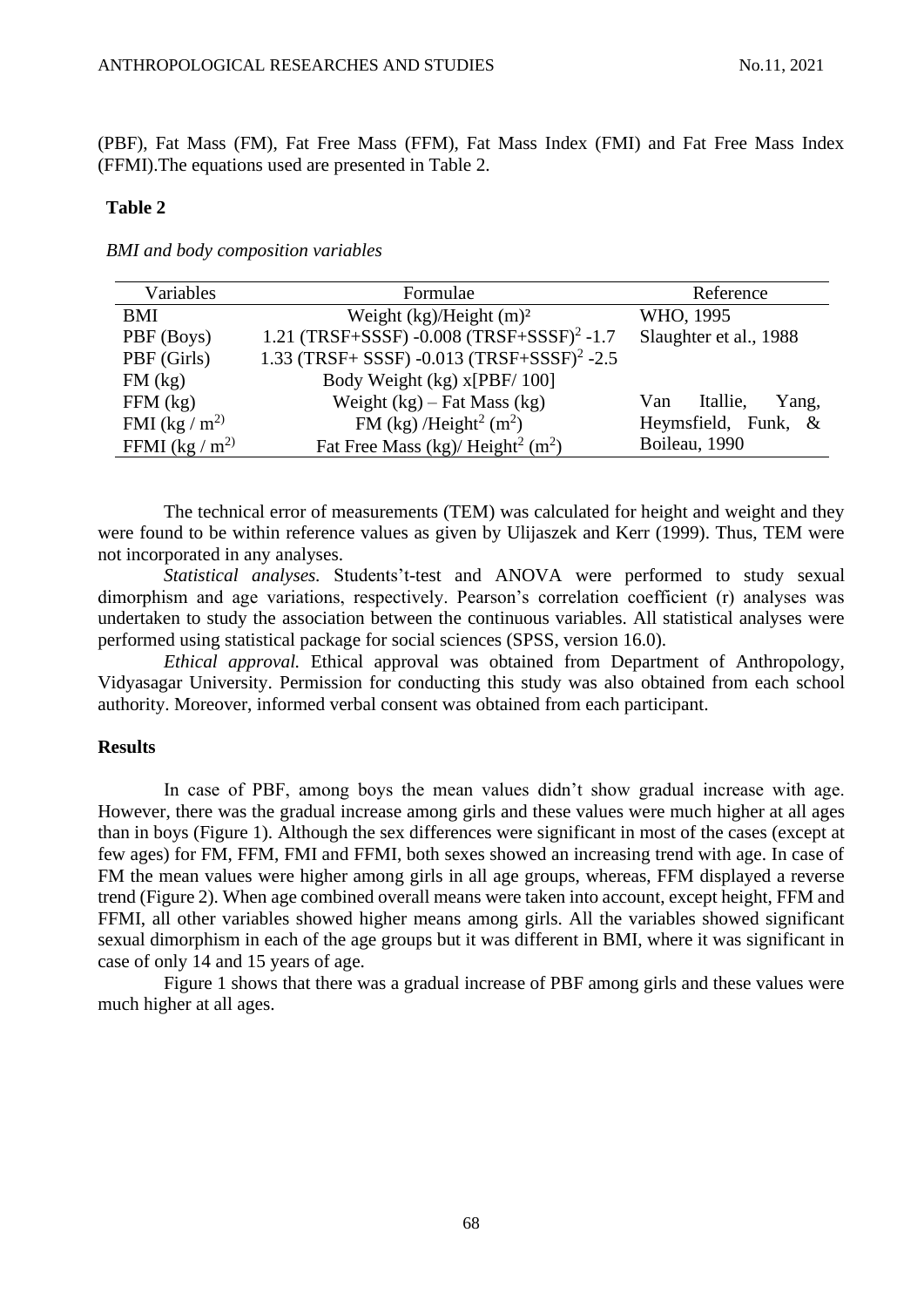### **Figure 1**

*Age specific sex variation in PBF*



Figure 2 shows a reverse trend compared to the previous figures with boys having higher values from age 13 onwards.

### **Figure 2**

*Age specific sex variation in FFM*



Table 3 presents the age and sex-specific mean height, weight, BMI and the five body composition measures. The mean values of all the variables significantly ( $p < 0.001$ ) increased with age. In case of height and weight, the mean values were lower among boys in earlier ages which were reversed in the later ages. This was indicative of probably an earlier occurrence of adolescent growth spurt among girls.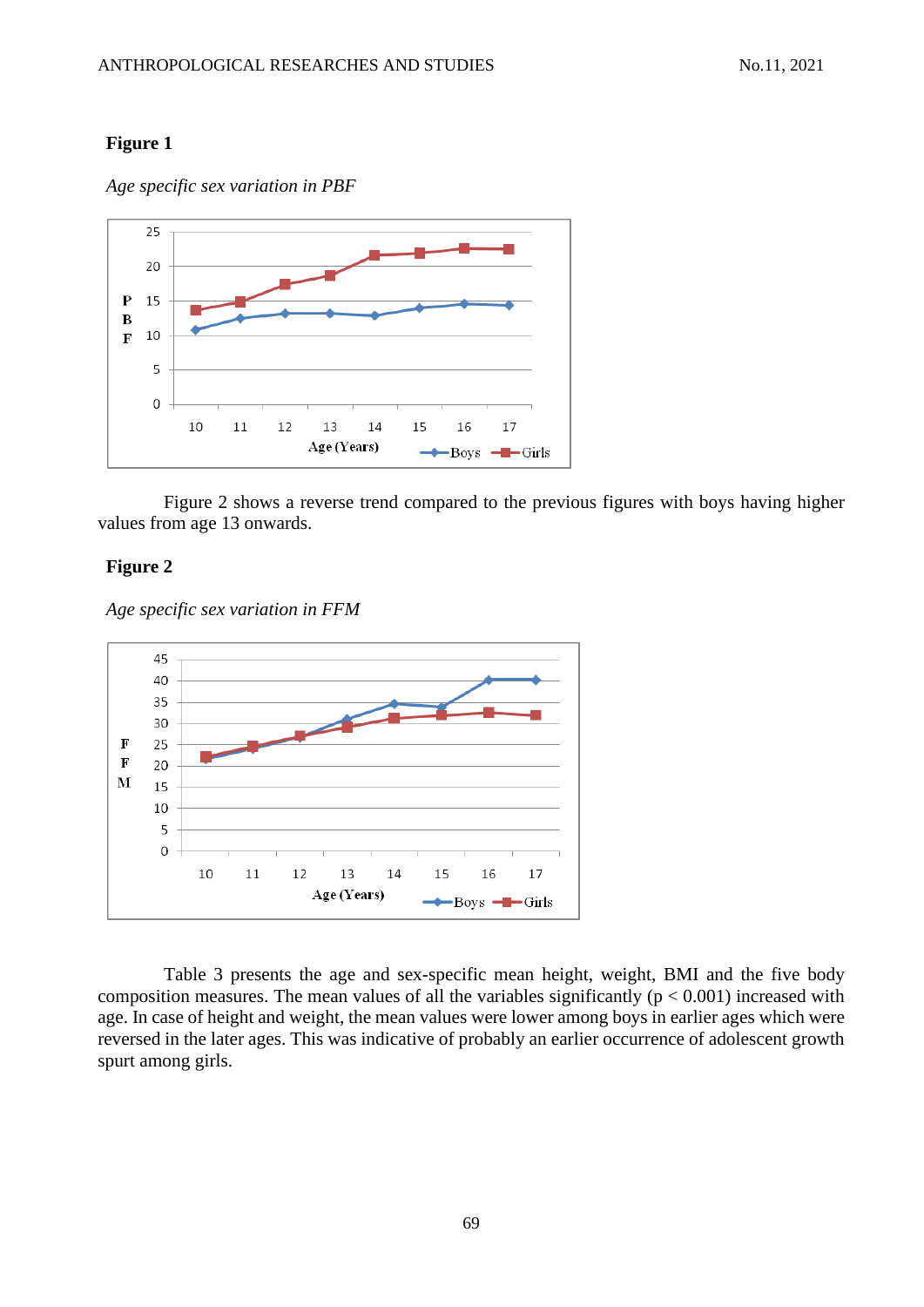### **Table 3**

| Variables   | Sex              |            |         |          |               | Age in years   |                |               |                | Total          | $\cal F$  |
|-------------|------------------|------------|---------|----------|---------------|----------------|----------------|---------------|----------------|----------------|-----------|
|             |                  | $10\,$     | 11      | 12       | 13            | 14             | 15             | 16            | 17             |                |           |
|             | <b>Boys</b>      | 131.0      | 135.6   | 140.5    | 147.7         | 152.9          | 152.9          | 160.3         | 160.4          | 146.8          | 87.9***   |
| Height      |                  | (7.5)      | (6.01)  | (8.4)    | (7.6)         | (10.7)         | (9.3)          | (6.6)         | (7.6)          | (13.1)         |           |
| (cm)        | Girls            | 133.7      | 139.1   | 144.2    | 145.9         | 148.7          | 149.9          | 150.4         | 150.9          | 145.7          | 43.9***   |
|             |                  | (8.3)      | (6.6)   | (7.2)    | (6.5)         | (5.7)          | (4.6)          | (5.3)         | (5.2)          | (8.2)          |           |
|             | $\boldsymbol{t}$ | $-1.7$     | $-2.6*$ | $-2.6*$  | 1.3           | $2.4*$         | $2.2*$         | $8.2***$      | $7.1***$       | 1.5            |           |
|             | <b>Boys</b>      | 24.4       | 27.8    | 31.1     | 36.0          | 40.0           | 39.4           | 47.4          | 47.2           | 36.1           | 78.5***   |
| Weight      |                  | (4.3)      | (5.2)   | (6.5)    | (6.2)         | (7.0)          | (8.1)          | (8.0)         | (7.0)          | (10.3)         |           |
| (kg)        | Girls            | 25.8       | 29.1    | 32.9     | 36.0          | 40.2           | 41.1           | 42.4          | 41.4           | 36.4           | 57.9***   |
|             |                  | (5.3)      | (5.7)   | (6.0)    | (6.0)         | (6.5)          | (4.1)          | (6.2)         | (5.1)          | (7.9)          |           |
|             | $\boldsymbol{t}$ | $-1.40$    | $-1.16$ | $-1.56$  | $-0.02$       | $-0.2$         | $-1.4$         | $3.5**$       | 4.5***         | $-0.5$         |           |
|             | <b>Boys</b>      | 14.1       | 15.0    | 15.6     | 16.4          | 17.1           | 16.8           | 18.4          | 18.3           | 16.3           | $24.4***$ |
| BMI         |                  | (1.4)      | (1.9)   | (2.0)    | (2.1)         | (2.4)          | (2.6)          | (2.2)         | (2.0)          | (2.5)          |           |
|             | Girls            | 14.3       | 14.9    | 15.7     | 16.8          | 18.1           | 18.3           | 18.7          | 18.2           | 16.9           | 32.5***   |
|             |                  | (1.9)      | (2.2)   | (1.9)    | (2.1)         | (2.4)          | (1.9)          | (2.2)         | (2.0)          | (2.6)          |           |
|             | $\boldsymbol{t}$ | $-0.54$    | 0.17    | $-0.29$  | $-1.0$        | $-2.1*$        | $-3.4**$       | $-0.7$        | 0.21           | $-3.3**$       |           |
|             | <b>Boys</b>      | 10.8       | 12.5    | 13.2     | 13.2          | 12.9           | 14.0           | 14.6          | 14.4           | 13.1           | $4.7***$  |
| PBF         |                  | (2.6)      | (4.6)   | (4.5)    | (4.3)         | (3.3)          | (4.0)          | (4.1)         | (3.9)          | (4.1)          |           |
|             | Girls            | 13.7       | 14.9    | 17.4     | 18.7          | 21.6           | 21.9           | 22.6          | 22.5           | 19.3           | 37.6***   |
|             |                  | (3.9)      | (3.8)   | (3.9)    | (4.4)         | (4.7)          | (3.6)          | (4.0)         | (3.8)          | (5.1)          |           |
|             | $\boldsymbol{t}$ | 4.5<br>*** | $2.7**$ | $-5.0**$ | $-6.6$<br>*** | $-10.3$<br>*** | $-10.1$<br>*** | $-9.7$<br>*** | $-10.0$<br>*** | $-18.5$<br>*** |           |
|             | <b>Boys</b>      | 2.7        | 3.6     | 4.3      | 4.9           | 5.2            | 5.6            | 7.1           | 6.9            | 4.9            | 19.6***   |
| FM          |                  | (1.0)      | (2.3)   | (2.5)    | (2.4)         | (1.9)          | (2.6)          | (3.03)        | (2.9)          | (2.7)          |           |
|             | Girls            | 3.7        | 4.5     | 5.8      | 6.9           | 8.9            | 9.1            | 9.7           | 9.4            | 7.3            | 45.0***   |
|             |                  | (1.8)      | (2.0)   | (2.3)    | (2.5)         | (3.2)          | (2.2)          | (2.9)         | (2.4)          | (3.2)          |           |
|             | $\boldsymbol{t}$ | $-3.4**$   | $-1.93$ | $-3.4$   | $-4.3$        | $-6.5$         | $-7.2$         | $-4.3$        | $-4.5$         | $-11.1$        |           |
|             |                  |            |         | ***      | ***           | ***            | ***            | ***           | ***            | ***            |           |
|             | <b>Boys</b>      | 21.7       | 24.2    | 26.8     | 31.1          | 34.7           | 33.8           | 40.3          | 40.3           | 31.1           | $92.7***$ |
| <b>FFM</b>  |                  | (3.5)      | (3.7)   | (4.6)    | (4.8)         | (5.6)          | (6.4)          | (5.8)         | (5.1)          | (8.2)          |           |
|             | Girls            | 22.1       | 24.6    | 27.1     | 29.1          | 31.3           | 32.0           | 32.6          | 32.0           | 29.1           | 51.2***   |
|             |                  | (3.8)      | (4.1)   | (4.1)    | (3.9)         | (3.8)          | (2.7)          | (3.8)         | (3.4)          | (5.0)          |           |
|             | $\boldsymbol{t}$ | $-0.502$   | $-0.57$ | $-0.39$  | $2.4*$        | $3.5**$        | 1.9            | 7.9***        | 9.2            | 4.3***         |           |
|             | <b>Boys</b>      | 1.5        | 1.9     | 2.1      | 2.2           | 2.2            | 2.4            | 2.7           | 2.7            | 2.2            | $7.5***$  |
| <b>FMI</b>  |                  | (0.5)      | (1.1)   | (1.1)    | (1.1)         | (0.7)          | (1.0)          | (1.1)         | (1.0)          | (1.0)          |           |
|             | Girls            | $2.0\,$    | 2.3     | 2.7      | 3.2           | 4.0            | 4.1            | 4.3           | 4.1            | 3.4            | 34.8***   |
|             |                  | (0.9)      | (0.9)   | (0.9)    | (1.1)         | (1.4)          | (1.0)          | (1.2)         | (1.0)          | (1.3)          |           |
|             | $\boldsymbol{t}$ | $-3.3**$   | $-1.61$ | $-3.3**$ | $-4.5$        | $-7.6$         | $-8.0$         | $-6.7$        | $-6.8$         | $-13.6$        |           |
|             |                  |            |         |          | ***           | ***            | ***            | ***           | ***            | ***            |           |
|             | <b>Boys</b>      | 12.6       | 13.1    | 13.5     | 14.2          | 14.9           | 14.4           | 15.6          | 15.6           | 14.2           | 29.2***   |
| <b>FFMI</b> |                  | (1.0)      | (1.2)   | (1.2)    | (1.3)         | (1.9)          | (2.0)          | (1.5)         | (1.3)          | (1.8)          |           |
|             | Girls            | 12.3       | 12.7    | 13.0     | 13.6          | 14.1           | 14.3           | 14.4          | 14.1           | 13.6           | $20.0***$ |
|             |                  | (1.2)      | (1.4)   | (1.2)    | (1.1)         | (1.3)          | (1.1)          | (1.3)         | (1.3)          | (1.4)          |           |
|             | $\boldsymbol{t}$ | 1.3        | 1.56    | $2.2*$   | $2.5*$        | $2.2*$         | 0.43           | $4.4***$      | $5.6***$       | $5.0***$       |           |

*Age and sex-specific mean height, weight, BMI and the five body composition measures*

 $\overline{p} = p < 0.05$ ;  $\overline{p} = p < 0.01$ ;  $\overline{p} = p < 0.001$ 

Sex specific correlations of age with BMI and the body composition measures are presented in Table 4. All the variables showed highly significant ( $p < 0.01$ ) positive correlations with age. All the fat measures (PBF, FM and FMI) displayed stronger correlations among girls. However in case of all the non-fat measures (FFM and FFMI) the trend was reverse, i.e. much higher correlations were noticed among boys. The sexual dimorphism was most marked in case of PBF followed by FMI. A noteworthy finding was that the BMI showed similar correlations in both sexes.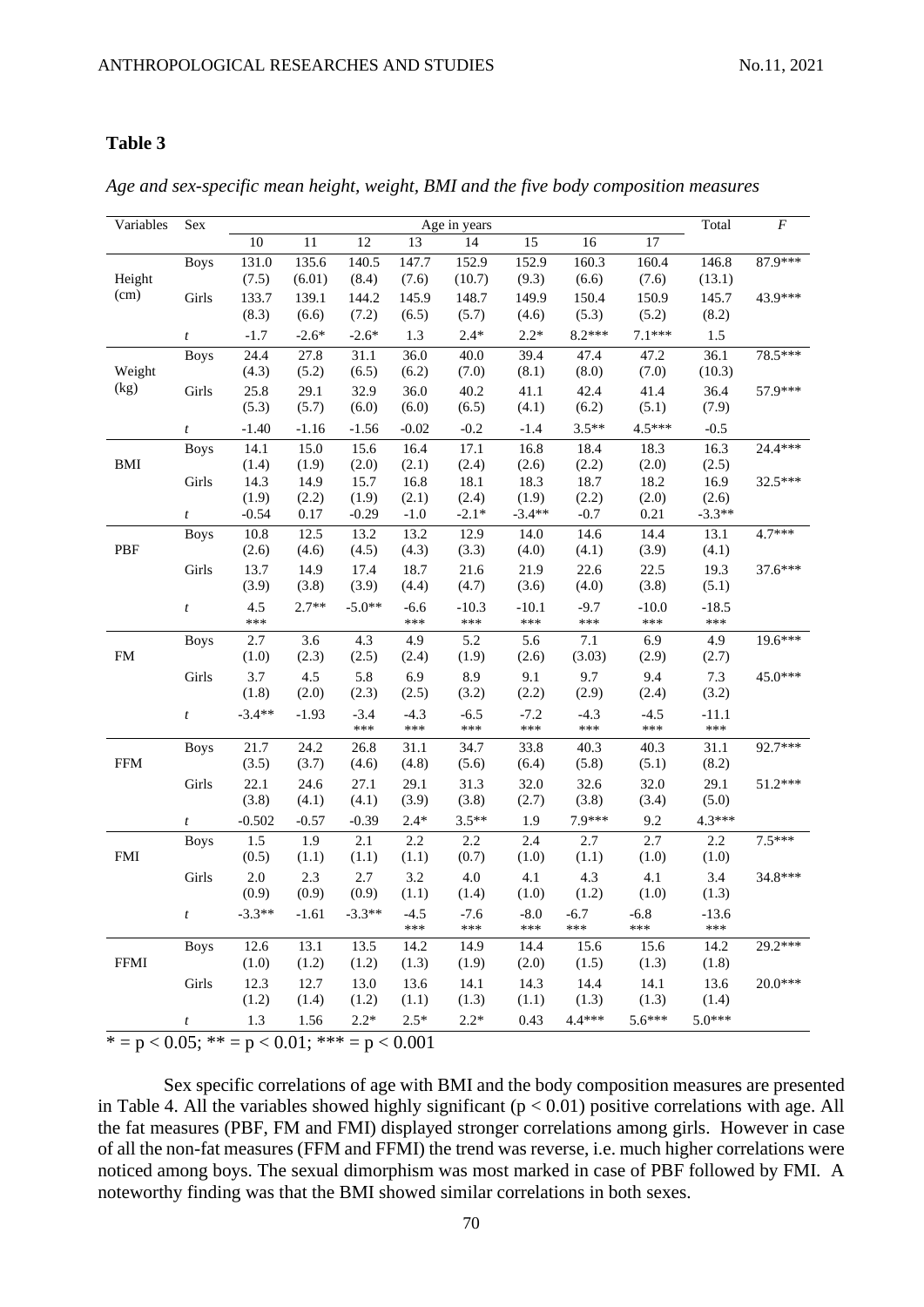#### **Table 4**

| Variables       |             | r         |  |  |  |
|-----------------|-------------|-----------|--|--|--|
|                 | <b>Boys</b> | Girls     |  |  |  |
| <b>BMI</b>      | $0.553**$   | $0.561**$ |  |  |  |
| <b>PBF</b>      | $0.260**$   | $0.600**$ |  |  |  |
| <b>FM</b>       | $0.515**$   | $0.632**$ |  |  |  |
| <b>FFM</b>      | $0.787**$   | $0.642**$ |  |  |  |
| <b>FMI</b>      | $0.340**$   | $0.582**$ |  |  |  |
| <b>FFMI</b>     | $0.582**$   | $0.464**$ |  |  |  |
| $** - n > 0.01$ |             |           |  |  |  |

*Sex specific correlation of age with BMI and body composition measures*

 $= p < 0.01$ 

Table 5 presents the sex specific correlations of BMI with the indicators of body composition. In both sexes, all the measures showed significant positive correlations ( $p < 0.01$ ) with BMI. It was observed that all the fat measures (PBF, FM and FMI) displayed much stronger associations with BMI in girls. The most noticeable sexual dimorphism was found in PBF.

## **Table 5**

*Sex specific correlation of BMI with the body composition measures*

| Variables   | r           |           |  |  |  |
|-------------|-------------|-----------|--|--|--|
|             | <b>Boys</b> | Girls     |  |  |  |
| <b>PBF</b>  | $0.646**$   | $0.821**$ |  |  |  |
| <b>FM</b>   | $0.833**$   | $0.901**$ |  |  |  |
| <b>FFM</b>  | $0.779**$   | $0.839**$ |  |  |  |
| <b>FMI</b>  | $0.810**$   | $0.923**$ |  |  |  |
| <b>FFMI</b> | $0.939**$   | $0.933**$ |  |  |  |

\*\*  $= p < 0.01$ 

#### **Discussions**

Adolescen**c**e is a decisive period of rapid physical growth attainment and development or maturity with multiple physiological changes occurring between the childhood and adulthood. It also includes body composition transforming with differential changes taking place between sexes (WHO, 1995; Wells, 2007).

Mean height and BMI of the present adolescents were much higher than the Santhal adolescent boys (134.8 cm) and (girls-142.8cm) respectively from Purulia, West Bengal (Das & Bose, 2011). However, mean weight among boys and girls were similar (Das & Bose, 2011). Mean height (134.2 cm) and weight (29.9 kg) among adolescent boys of Kolam tribe of Telengana (Karri, Ghritlahre, Das, & Bose, 2017) state were much lower than our participants. A study among rural male adolescents from Naxalbari, Darjeeling District, West Bengal (Dey et al., 2011) found that the height (154.4 cm) and weight (42.0 kg) among boys were much higher than the participants of the present study. However, in comparison of the rural adolescent boys of West Bengal studied by Pal, Pari, Sinha and Dhara (2017), the mean values of the present adolescent boys were slightly lower for height and weight but these were slightly higher among the girls of the present study. Mean BMI among the boys was slightly higher than adolescent boys  $(15.6 \text{ kg/m}^2)$  and slightly lower than found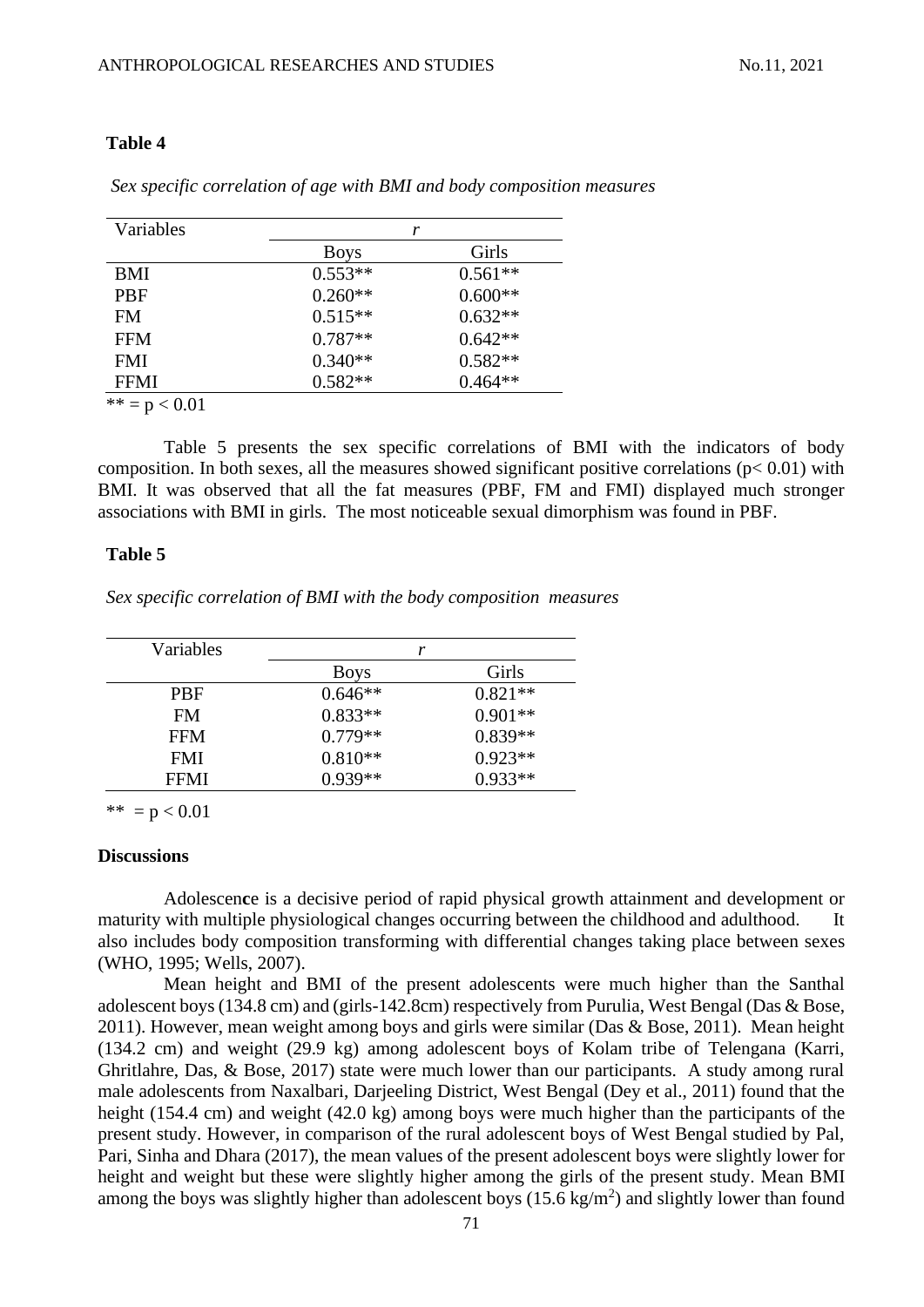among girl  $(17.4 \text{ kg/m}^2)$  Santhal adolescents from Purulia, West Bengal (Das & Bose, 2011). Adolescent boys from Naxalbari, Darjeeling showed higher mean BMI (17.7 kg/m<sup>2</sup>) than boys of the present study (Dey et al., 2011). Among the Rajbanshi adolescent girls from North Bengal, the three anthropometric variables had similar (to our study) mean values (Roy, Barman, Mondal, & Sen, 2016).

The present study revealed that girls had higher mean PBF, FM and FMI than boys at all ages. A reverse sex trend was observed in case of FFM and FFMI. This indicated that the level of adiposity was significantly higher among girls. A similar trend has been reported in other studies from India as well as other countries also (Dutta Chowdhury, Chakraborti, & Ghosh, 2007; Rakic & Pavlica, 2014; Mandal & Bose, 2017; Mehdad et al., 2012; Rajkumari, Akoijam, Akoijam, & Longjam, 2012; Freedman, Horlick, & Berenson, 2013; Nwizu, Njokanma, Okoromah, & David, 2014; Sharma & Mondal, 2018). Mean PBF among boys and girls of the present study were 2.8% and 3.9% lower respectively, than those found among the adolescents from Imphal, Manipur, India (Rajkumari et al., 2012). In the same study, it was observed that FM was 3.8 kg higher among both the boys and girls than the participants of our study. A similar trend was also found among Moroccan adolescents aged 11-17 years, where, PBF among boys was 15.9% higher and among girls it was 11.2% higher than our study (Mehdad et al., 2012). Similar results were observed in case of FM of the participants of the same study and school children from Washington, USA (Freedman et al., 2013). However, these were lower among Nigerian adolescents aged  $10 - 18$  years (Nwizu et al., 2014) and among school going children and adolescents from Phanshidewa Block, Darjeeling District, WB, India (Debnath, Mondal, & Sen, 2018). Our study provided preliminary evidence of a significant spurt growth in PBF and FM. This indicated the approaching of peak velocities in height and weight (Bell, 1993). It is noteworthy to mention here that the role of height is more important than adiposity in predicting lean body mass (LBM or FFM) (Malina, Bouchard, & Beunen, 1988).

Mean FFM of the adolescents of the present study increased gradually with age in both sexes. Sexual dimorphism became more pronounced at higher ages. The same trend had also been earlier reported among Nigerian adolescents. They showed more or less 30.0% higher mean values among boys and girls (Nwizu et al., 2014). However, another recent study found that there were no significant sex differences among Santhal children (FFM: boys-22.2 kg; girls-21.2 kg) of Purulia, West Bengal, and their mean values were lower than the present study (Dutta Chowdhury et al., 2007).

The BMI was highly correlated with body composition parameters in both sexes and the magnitude was greater among girls (except in FFMI). Similar results had been earlier reported from Santhals of Purulia (Dutta Chowdhury et al., 2007), Moroccan adolescents (Mehdad et al., 2012), adolescents from Imphal, Manipur (Rajkumari et al., 2012), rural adolescent girls from Kabri Anglong, Assam (Sharma & Mondal, 2018) and Chakmas of Tripura (Saha & Sil, 2019). Maynard et al. (2001) in their analysis of the data from the Fels Longitudinal Study had also showed a significantly high correlation between BMI and body composition variables. Similar results had been reported from black Jamaican children (Gaskin & Walker, 2003).

In the present study, the body composition measures that were significantly higher in girls indicated that they tend to accumulate more fat than boys. In our study, we derived body composition measures based on subscapular and triceps measurements. It has been earlier shown that girls possess higher adiposity in their subscapula and triceps regions (Zimmermann, Gübeli, Puntener, & Molinari, 2004). The use of BMI to identify children with excess adiposity during the pubertal development has an important limitation; it has been shown that BMI increases in adolescents from both sexes are primarily determined by increases in FFM (or lean body mass, LBM) rather than in body fat compartment (Yoo, Lee, Kim, & Sung, 2006). Pubertal ages are important for changing body composition and it is more marked earlier among girls between pre and menarche individuals (Prado Martinez, Marrodan Serrano, Acevedo Cantero, & Carmenate Moreno, 2017).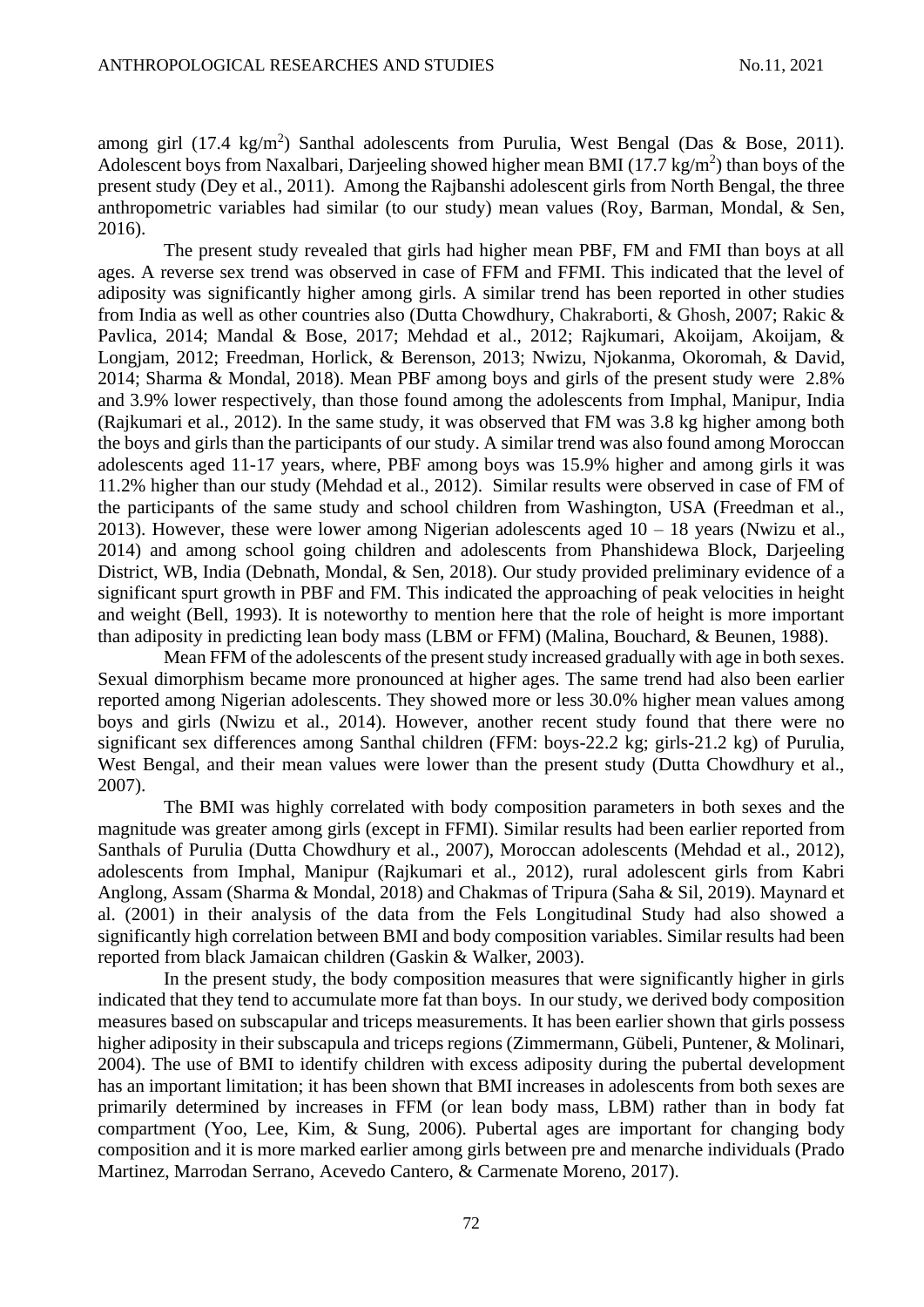Besides demonstrating distinct age variations in both sexes, our study provided unequivocal evidence that there existed significant sexual dimorphism in body composition measures. We also found that, in girls, fat measures were more strongly associated with both age as well as BMI which is a measure of generalized obesity. The inverse was observed in boys, i.e. non-fat (or lean) body composition measures had a stronger relationship with age. Taken together, these results clearly indicated that with increasing age, there significantly more fat deposition among girls. Moreover, increase in BMI in girls is concomitant with increasing fat deposition. This implied that there was a distinct dimorphism in the increase between fat and non-fat (or lean) components with increasing BMI. These morphological changes could be mediated by the attainment of puberty. More detailed longitudinal studies are needed to fully comprehend the mechanism involved this significant sexual dimorphism in fat deposition. Unfortunately, the present investigation was cross sectional in nature which is major limitation of our study.

## **Conclusions**

There were significant age and sex variations in body composition measures. Girls had significantly more fat mass whereas boys had more lean body mass. All body composition measures increased significantly with increasing age as well as BMI. Attainment of puberty, which involves hormonal changes, could be a mediating factor causing these age variations and sexual dimorphism. Further longitudinal studies are required to understand the mechanisms linked with these changes. The uniqueness of our study is that it deals with age variations and sexual dimorphism in body composition among tribals (indigenous people). Hitherto, to the best of our knowledge, such investigations are scanty from India.

### **Conflict of interest:** None

### **Acknowledgements**

All subjects who participated in the study are gratefully acknowledged. Special thanks are due to the parents and the School authorities for their kind cooperation and help.

## **Funding**

The authors received no financial support for the research, authorship, and/or publication of this article.

## **Abbreviations used**

SSSF – Sub scapular skinfold TRSF – Triceps skinfold BMI – Body mass index FM -Fat Mass FFM – Fat free mass (also known as Lean Body Mass, LBM) FMI – Fat mass index FFMI – Fat free mass index PBF – Percent body fat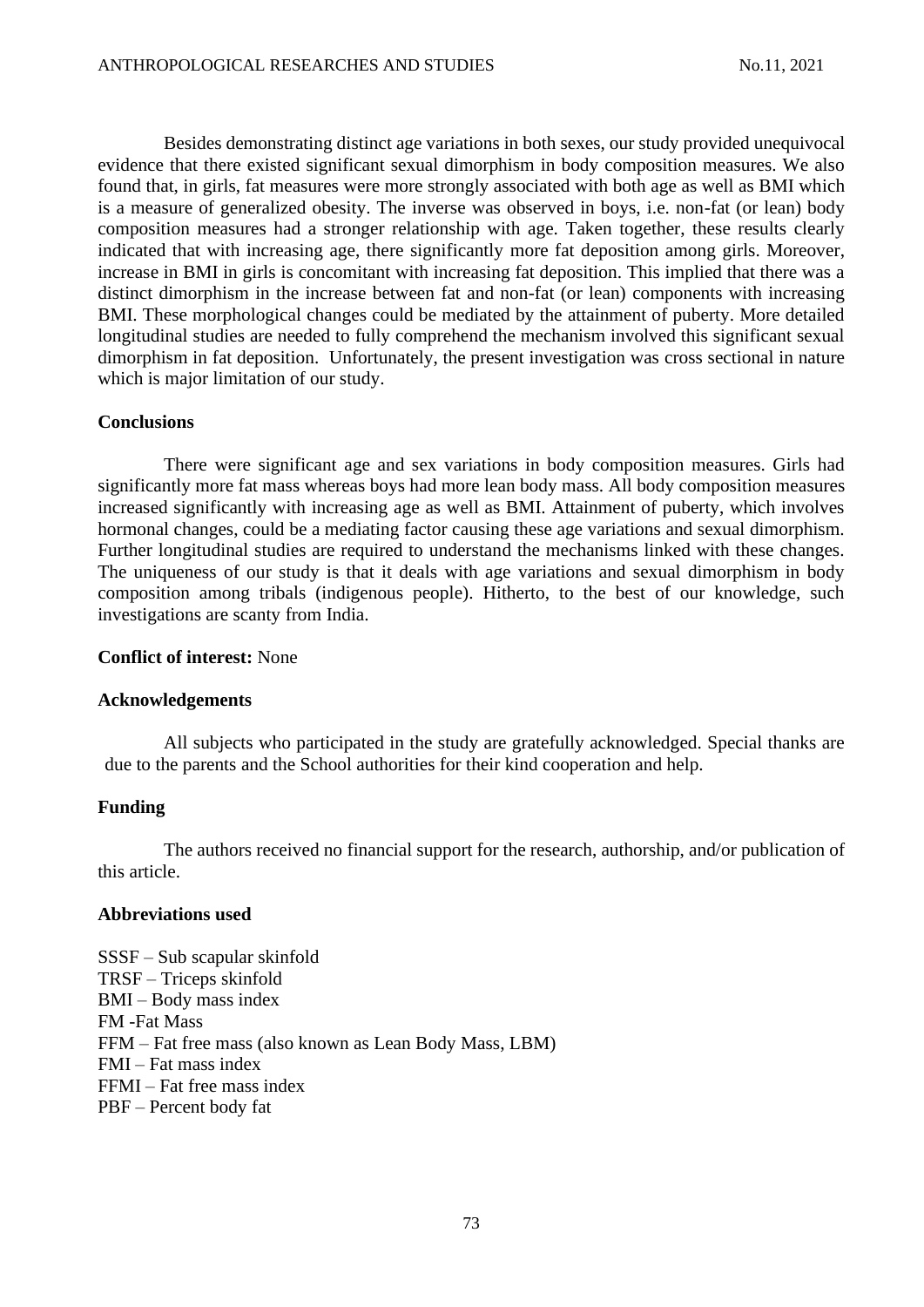## **References**

- 1. Albu, A., & Rada, C. (2014). The dynamics of anthropological markers among Romanian teenagers between 1978-1999. *Annuaire Roumain d'Anthropologie*, *51*, 65-73.
- 2. Bell, W. (1993). Body size and shape: a longitudinal investigation of active and sedentary boys during adolescence. *Journal of Sports Science, 11,* 127–138. doi: 10.1080/02640419308729976.
- 3. Bray, G. A., & Bouchard, C. (1988). Role of fat distribution during growth and its relationship to health. *American Journal of Clinical Nutrition, 47*(3), 551-552.
- 4. Bray, G. A., DeLany, J. P., Volaufova, J., Harsha, D. W., & Champagne, C. (2002). Prediction of body fat in 12-y-old African American and white children: evaluation of methods. *American Journal of Clinical Nutrition*, *76,* 980–990. doi: 10.1093/ajcn/76.5.980.
- 5. Das, S. & Bose, K. (2011). Prevalence of thinness using new international cut-off points among Santal tribal children and adolescents of Purulia District, West Bengal, India. *Sri Lanka Journal of Child Health, 40*(3), 105-110. doi: 10.4038/sljch.v40i3.3507.
- 6. de Onis, M., Blössner, M., & Borghi, E. (2010). Global prevalence and trends of overweight and obesity among preschool children. *American Journal of Clinical Nutrition, 92,* 1257- 1264. [doi:](https://doi/) 10.3945/ajcn.2010.29786.
- 7. Debnath, S., Mondal, N. & Sen, J. (2018). Percent of body fat, fat-mass, fat-free mass and assessment of body composition among rural school-going children of Eastern-India. *Anthropological Review, 81*(2), 158–173. doi: 10.2478/anre-2018-0011.
- 8. Deurenberg, P., Deurenberg-Yap, M., Foo, L. F., Schmidt, G., & Wang, J. (2003). Differences in body composition between Singapore Chinese, Beijing Chinese and Dutch children. *European Journal of Clinical Nutrition*, *57,* 405–409. doi: 10.1038/sj.ejcn.1601569.
- 9. Dey, L., Biswas, R., Ray, K., Bhattacherjee, S., Chakraborty, M., & Pal, P. P., (2011). Nutritional status of school going adolescents in a rural block of Darjeeling, West Bengal, India. *The Health, 2,* 75-77. doi: 10.4103/0975-9727.146414.
- 10. Dutta Chowdhury, S., Chakraborti, T., & Ghosh, T. (2007). Fat patterning of Santhal children: a tribal population of West Bengal, India. *Journal of Tropical Pediatrics, 53,* 98–102. doi: 10.1093/tropej/fml065.
- 11. Eveleth, P. B., & Tanner, J. M., (1990). *Worldwide Variation in Human Growth.* 2nd Edition. Cambridge: Cambridge University Press.
- 12. Freedman, D. S., Wang, J., Ogden, C. L., Thornton, J. C., Mei, Z., Pierson, R. N., ..., Horlick, M. (2007). The prediction of body fatness by BMI and skinfold thicknesses among children and adolescents. *Annals of Human Biology, 34,*183–194.
- 13. Freedman, D. S., Wang, J., Thornton, J. C., Mei, Z., Pierson, R. N. Jr., Dietz, W. H., & Horlick, M. (2008). Racial/ethnic differences in body fatness among children and adolescents. *Obesity*, *16,* 1105–1111.
- 14. Freedman, D. S., Horlick, M., & Berenson, G. S., (2013). A comparison of the Slaughter skinfold-thickness equations and BMI in predicting body fatness and cardiovascular disease risk factor levels in children. *American Journal of Clinical Nutrition, 98,* 1417–1424. doi: 10.3945/ajcn.113.065961.
- 15. Garrow, J. S., & Webster, J. (1985). Quetelet's index (W/H<sup>2</sup>) as a measure of fatness. *International Journal of Obesity, 9,* 147–153.
- 16. Gaskin, P. S., & Walker, S. P. (2003). Obesity in a cohort of black Jamaican children as estimated by BMI and other indices of adiposity. *European Journal of Clinical Nutrition*, *57,* 420‑426. doi: 10.1038/sj.ejcn.1601564.
- 17. Going, S. B., Lohman, T. G., Cussler, E. C., Williams, D. P., Morrison, J. A., & Horn, P. S. (2011). Percent body fat and chronic disease risk factors in U.S. children and youth. *American Journal of Preventive Medicine, 41*(suppl 2), S77–86. doi: 10.1016/j.amepre.2011.07.006.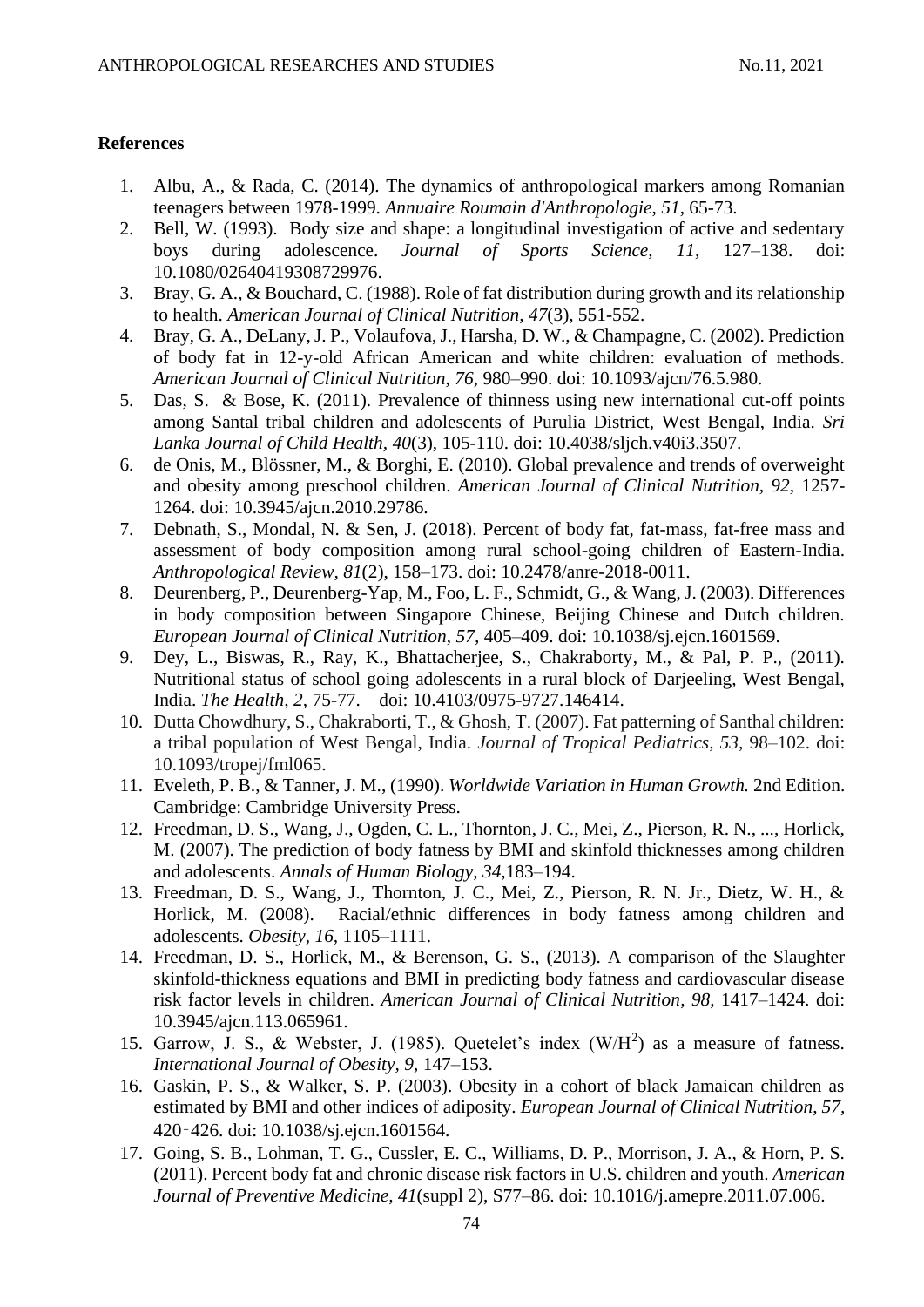- 18. Gulliford, M. C., Mahabir, D. R. B., Rocke, B., & Chinn, S. (2001). Overweight, obesity and skinfold thicknesses of children of African or Indian descent in Trinidad and Tobago. *International Journal of [Epidemiology](https://www.researchgate.net/journal/0300-5771_International_Journal_of_Epidemiology)*, *30*(5), 989-998. https://doi.org/10.1093/ije/30.5.989
- 19. Karri, B., Ghritlahre, M., Das, S., & Bose, K. (2017). Nutritional status among children and adolescents aged 6–18 years of Kolam tribe of Andhra Pradesh, India. *Anthropological Review, 80*, 153-163. doi: 10.1515/anre-2017-0010.
- 20. Khadilkar, V. V. & Khadilkar, A. V. (2019). Body composition of tribal Indian girls from the North East India. *The Indian Journal of Pediatrics, 86*(6), 492–493. doi: 10.1007/s12098- 019-02958-9.
- 21. Laurson, K. R., Eisenmann, J. C., & Welk, G. J. (2011). Development of youth percent body fat standards using receiver operating characteristic curves. *American Journal of Preventive Medicine, 41*(suppl 2), S93–99. doi: 10.1016/j.amepre.2011.07.003.
- 22. Leitao, R., Rodrigues, L. P., Neves, L., & Carvalho, G. S. (2011). Changes in adiposity status from childhood to adolescence: a 6-year longitudinal study in Portuguese boys and girls. *Annals of Human Biology*, *38*, 520–528. doi: 10.3109/03014460.2011.571220.
- 23. Lohman, T. G., Roche, A. F., & Martorell, R. (1988). *Anthropometric Standardization Reference Manual.* Chicago: Human Kinetics Books.
- 24. Malina, R., Bouchard, C., & Beunen, G. (1988). Human growth on well-nourished children. *Annual Review of Anthropology, 17,* 187–219.
- 25. Mandal, G. C. & Bose, K. (2017). Body composition of rural children aged 2-6 years of Bengalee Ethnicity from Arambag, West Bengal, India. *Journal of Life Sciences, 9*(1), 48- 54. https://doi.org/10.1080/09751270.2017.1336015.
- 26. Martorell, R., Kettel Khan, L., Hughes, M. L., & Grummer-Strawn L. M. (2000). Overweight and obesity in preschool children from developing countries. *International Journal of Obesity and Related Metabolic Disorders, 24*(8), 959-967. doi: 10.1038/sj.ijo.0801264.
- 27. Maynard, L. M., Wisemandle, W., Roche, A. F., Chumlea, W. C., Guo, S. S. & Siervogel, R. M. (2001). Childhood body composition in relation to body mass index. *Pediatrics*, *107*(2), 344–350. doi: 10.1542/peds.107.2.344.
- 28. Mehdad, S., Hamrani, A., Kari, K. E., Hamdouchi, A. E., Barakat, A. El Mzibri, M., ...Aguenaou, H. (2012). Body Mass Index, Waist Circumference, Body Fat, Fasting Blood Glucose in a Sample of Moroccan Adolescents Aged 11–17 Years. *Journal of Nutrition and Metabolism*, *2012*, 510458. doi: 10.1155/2012/510458.
- 29. Zimmermann M., B., Gübeli, C., Puntener, C., & Molinari, L. (2004). Overweight and obesity in 6–12 years old children in Switzerland. *Swiss Medical Weekly*, *134*, 523–528. doi: 2004/35/smw-10640.
- 30. Monyeki, K. D., van Lenthe, F. J., & Steyn, N. P. (1999). Obesity: does it occur in African children in a rural community in South Africa? *International Journal of Epidemiology, 28*, 287–292. doi: 10.1093/ije/28.2.287.
- 31. Must, A., & Anderson, S. E. (2006). Body mass index in children and adolescents: Considerations for population-based applications. *International Journal of Obesity*, *30*, 590- 594. doi: 10.1038/sj.ijo.0803300.
- 32. Nikolova, M., Mladenova, S., Boyadzhiev, D., & Paskaleva, T. (2019). Changes in body composition and skeletal robustness in 7-17-year-old children and adolescents from Plovdiv, Bulgaria (1998-2008). *Anthropological Researches and Studies*, *9*, 41-53. doi: http://doi.org/10.26758/9.1.4.
- 33. Nwizu, S. E., Njokanma, O. F., Okoromah, C. A. N., & David, A. N. (2014). Age and genderrelated fat mass index and fat- free mass index patterns among adolescents in Surulere LGA, Lagos. *Nigerian Journal of Peadiarics*, *41*(2), 120-124. doi:10.4314/NJP.V41I2.8.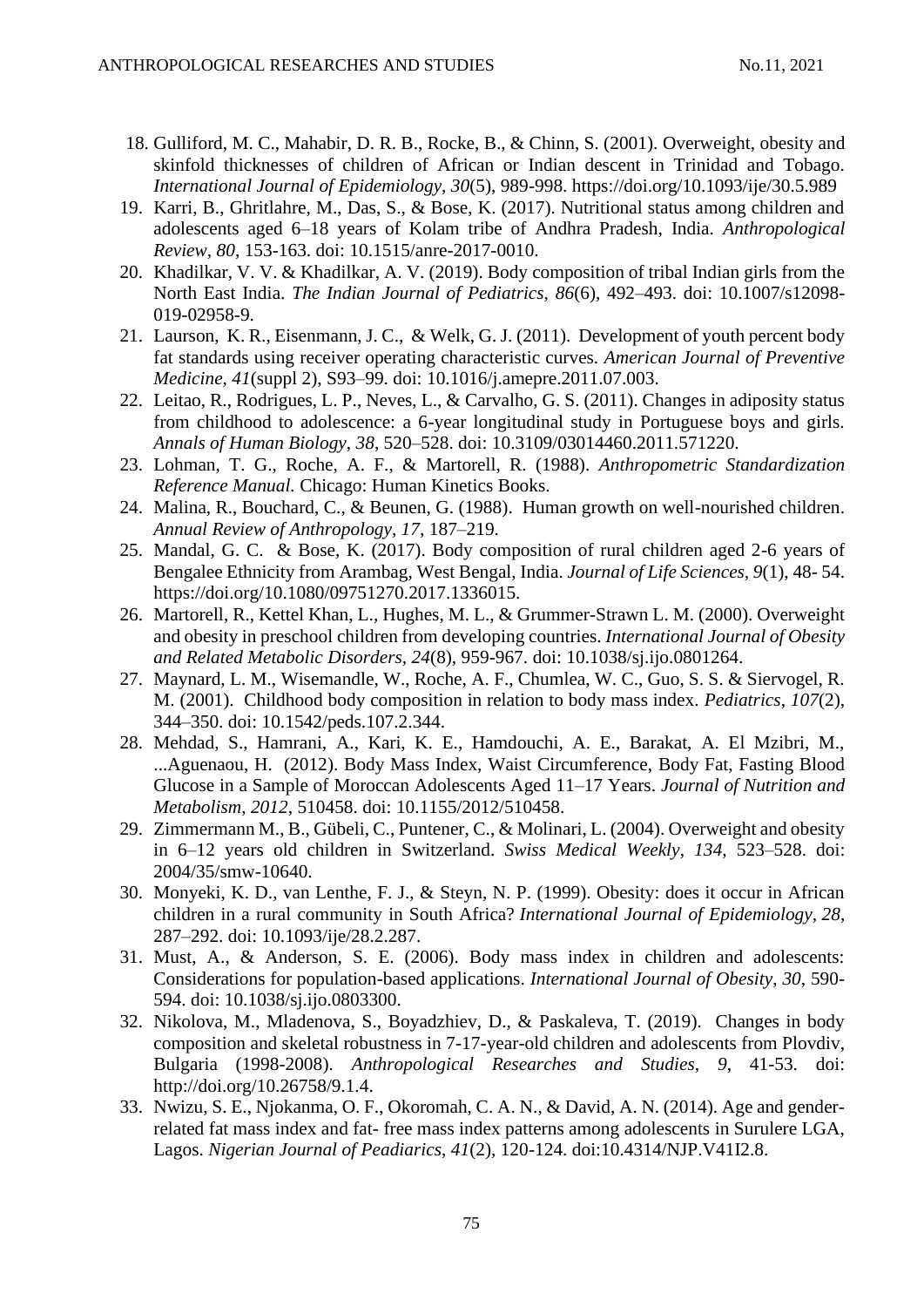- 34. Olhager, E., & Forsum, E. (2003). Total energy expenditure, body composition and weight gain in moderately preterm and full term infants at term postconceptional age. *Acta Paediatrica, 92*(11), 1327-1334. https://doi.org/10.1111/j.1651-2227.2003.tb00504.x.
- 35. Orphanidou, C. J. (1994). Accuracy of subcutaneous fat measurement: comparison of skinfold calipers, ultrasound and computed tomography. *American Dietetic Association, 94*, 855–858. doi: 10.1016/0002-8223(94)92363-9.
- 36. Pal, A., Pari, A. K., Sinha, A., & Dhara, P. C. (2017). Prevalence of under nutrition and associated factors: A cross-sectional study among rural adolescents in West Bengal, India. *International Journal of Pediatrics and Adolescent Medicine, 4*, 9-18. doi: 10.1016/j.ijpam.2016.08.009.
- 37. Patil, S. N., Wasnik, V., & Wadke, R. (2009). Health Problems Amongst Adolescent Girls in Rural Areas of Ratnagiri District of Maharastra, India*. Journal of Clinical and Diagnostic Research, 3*, 1784-1790.
- 38. Pavlica, T., & Rakic, R. (2019). Total body skeletal muscle mass in children and adolescents. *Studii și Cercetari de Antropologie, 6*, 45.
- 39. Prado Martinez, C., Marrodan Serrano, M. D., Acevedo Cantero, P., & Carmenate Moreno, M. (2017). Girl Body Composition according to pubertal status. Methodology variation. *Studii si Cercetari de Antropologie, 5*, 73.
- 40. Rada, C. (2017). Spending leisure time, classification according to body mass index in a sample of young people in Romania. *Studii si Cercetari de Antropologie, 5,* 75.
- 41. Rakic, R., & Pavlica T. (2014). Nutritional Status of 19-Year-Old Adolescents in Urban Areas of Vojvodina - The Republic of Serbia, *Anthropological Researches and Studies, 4*, 13-19.
- 42. Rajkumari, B., Akoijam, B. S., Akoijam J. S. & Longjam, U. (2012). Assessment of body composition and body mass index of adolescent school children in Imphal‑West district, Manipur. *Journal of Medical Society, 26*(3), 184-188. doi: 10.4103/0972-4958.113248.
- 43. Roche, A. F., Sievogel, R. M., Chumlea, W. C., & Webb, P. (1981). Grading body fatness from limited anthropometric data. *American Journal of Clinical Nutrition, 34*, 2831–2838. doi: 10.1093/ajcn/34.12.2831.
- 44. Rolland-Cachera, M. F. (1993). Body composition during adolescence: method, limitation and determinants. *Hormone Research in Paediatrics, 39*(suppl 3), 25–40. https://doi.org/10.1159/000182782.
- 45. Roy, S., Barman, S., Mondal, N., & Sen, J. (2016). Prevalence of stunting and thinness among adolescent girls belonging to the Rajbanshi population of West Bengal, India. *Journal of Nepal Paediatric Society, 36*(2), 147-155. doi: 10.3126/jnps.v36i2.14535.
- 46. Saha, S., & Sil, S. K. (2019). A comparative study on fat pattern between tribal andnon-tribal girls of Tripura, north-east India. *Indian Journal of Pediatrics*, *86*(6), 508–514. doi: 10.1007/s12098-019-02879-7.
- 47. Sardinha, L. B., Going, S. B., Teixeira, P. J., & Lohman, T. G. (1999). Receiver operating characteristic analysis of body mass index, triceps skinfold thickness, and arm girth for obesity screening in children and adolescents. *American Journal of Clinical Nutrition, 70*, 1090–1095. doi: 10.1093/ajcn/70.6.1090.
- 48. Sharma, J., & Mondal, N. (2018). Physical growth and body composition assessment among rural adolescent girls (10-16 years) of Karbi Anglong, Assam, Northeast India. *Journal of Life Science, 10*, 16–28. doi: 1.258359/KRE-39.
- 49. Slaughter, M. H., Lohman, T. G., Boileau, R., Horswill, C. A., Stillman, R. J., ... Bemben, D. A. (1988). Skinfold equations forestimation of body fatness in children and youth. *Human Biology*, *60*(5), 709–723.
- 50. Steinberger, J., Jacobs, D. R., Raatz, S., Moran, A., Hong, C. P., & Sinaiko, A. R. (2005). Comparison of body fatness measurements by BMI and skinfolds vs dual energy X-ray